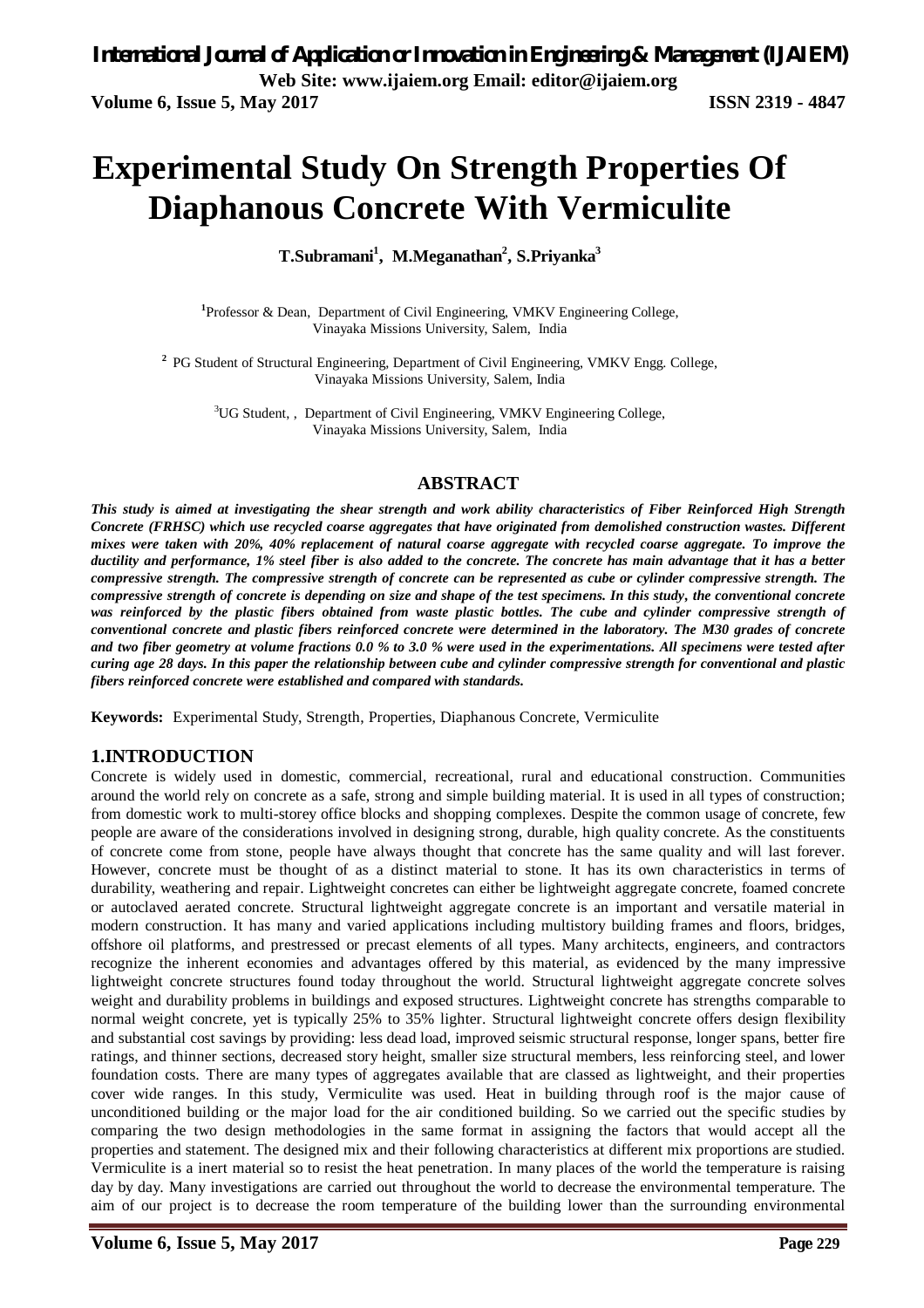#### **Volume 6, Issue 5, May 2017 ISSN 2319 - 4847**

temperature and providing thermal insulation to the building. It is done by replacement of the fine aggregate with the material called vermiculite. It belongs to the family of light weight aggregates. The exfoliated vermiculite is used as a replacement of fine aggregate. This project is mainly applicable in places where the environmental temperature is very high. This material is widely used in many places in the world to control the room temperature. The vermiculite added concrete is used for plastering purposes to resist the entry of heat from the surroundings into the room. For structural application of thermo proof concrete, the density is often more important than the strength. A decreased density for the same strength level reduces the self-weight and construction cost. The material seems to be very economical so all class of people mainly poor and middle family are benefited. It also resists the entry of fire inside the building as the materials are light weight. Vermiculite exists in a wide range of colors from black through various shades of brown to yellow. Its chemical composition varies widely consisting of a complex hydrated aluminum, magnesium silicate and hence the analysis of the mineral is of little use in determining the vermiculite for commercial utility; a technical trial of the material provides the only satisfactory test. Vermiculite owes its commercial utility to its property of exfoliation when heated.

Vermiculite is a phyllosilicate mineral group and is micaceous in nature. It is found in so many parts of the world but only a limited number of sources are worked as commercial deposits. The vermiculite is mined and refined using a variety of techniques and supplied commercially in a range of particle size grades of vermiculite concentrate (unexpanded). Vermiculite is the name used in commerce for a group of micaceous minerals that expand or exfoliate many times (commercial varieties exfoliate 8 to 20 times or more) the original thickness when heated. They show the characteristic micaceous structure of basal cleavage and occur as soft, pliable inelastic lamina. Their basal cleavages are not so perfect as those of mica. Vermiculite exists in so many colors from black through various shades of brown to yellow. Its chemical composition varies widely consisting of a complex hydrated aluminum, magnesium silicate and hence the analysis of the mineral is of little use in determining the vermiculite for commercial utility a technical trial of the material provides the only satisfactory test. Vermiculite owes its commercial utility to its property of exfoliation when heated. It exfoliates into a yellow to bronze colored mass giving an appearance of a cluster of worms vermicular, an Italian word for worm from which it has derived its name as vermiculite. Some authorities quote the Latin word vermicular from which the name vermiculite might have been derived.

#### **1.1 Objectives**

The objective of present investigation is to development of normal strength in lightweight concrete using natural sand as fine aggregate and also trial mixes by replacing various percent of the weight of natural sand by vermiculite minerals. The investigation is also aimed at finding out the optimum percentages of natural sand replacement using vermiculite minerals for superior strength, density and fire resistant characteristics. To study and compare the performance conventional and vermiculite minerals in lightweight concrete. To understand the effectiveness of vermiculite minerals in strength enhancement. To study the physical and chemical properties of vermiculite minerals and the ingredients in lightweight concrete. The scope of this project is to know the effect on workability, strength properties of lightweight concrete mix with varying percentage replacement of natural sand by vermiculite minerals. To find out the optimum percentage of natural sand replacement by vermiculite minerals for which the lightweight concrete yields the superior mechanical properties. To compare the variation of compressive strength at 7 days ,14 days and 28 days curing strength with conventional cube. The effect of vermiculite minerals on compressive strength of lightweight concrete as partially replacement of fine aggregates can be analyzed. The tensile strength of lightweight concrete also can be studied by using vermiculite minerals in a lightweight concrete.

Vermiculite is the name used in commerce for a group of micaceous minerals that expand or exfoliate many times the original thickness when heated. Its chemical composition varies widely consisting of a complex hydrated aluminium, magnesium silicate and hence the analysis of the mineral is of little use in determining the vermiculite for commercial utility. Providing thermal insulation for the building is one of the developing areas in the field of Civil Engineering. Due to the increase of global warming the room temperature is increased. Vermiculite, a mineral of natural occurrence of the group of hydromicas, when heated to above 300°C, expands to become a highly efficient heat-insulating material. In order to reduce the temperature, we are using vermiplast in plastering. For structural application of thermo proof concrete, the density is often more important than the strength. A decreased density for the same strength level reduces the self-weight and construction cost. Structural lightweight aggregate concrete generally used to reduce deadweight of structure as well as to reduce the risk of damage due to high temperature to a structure because the blast load.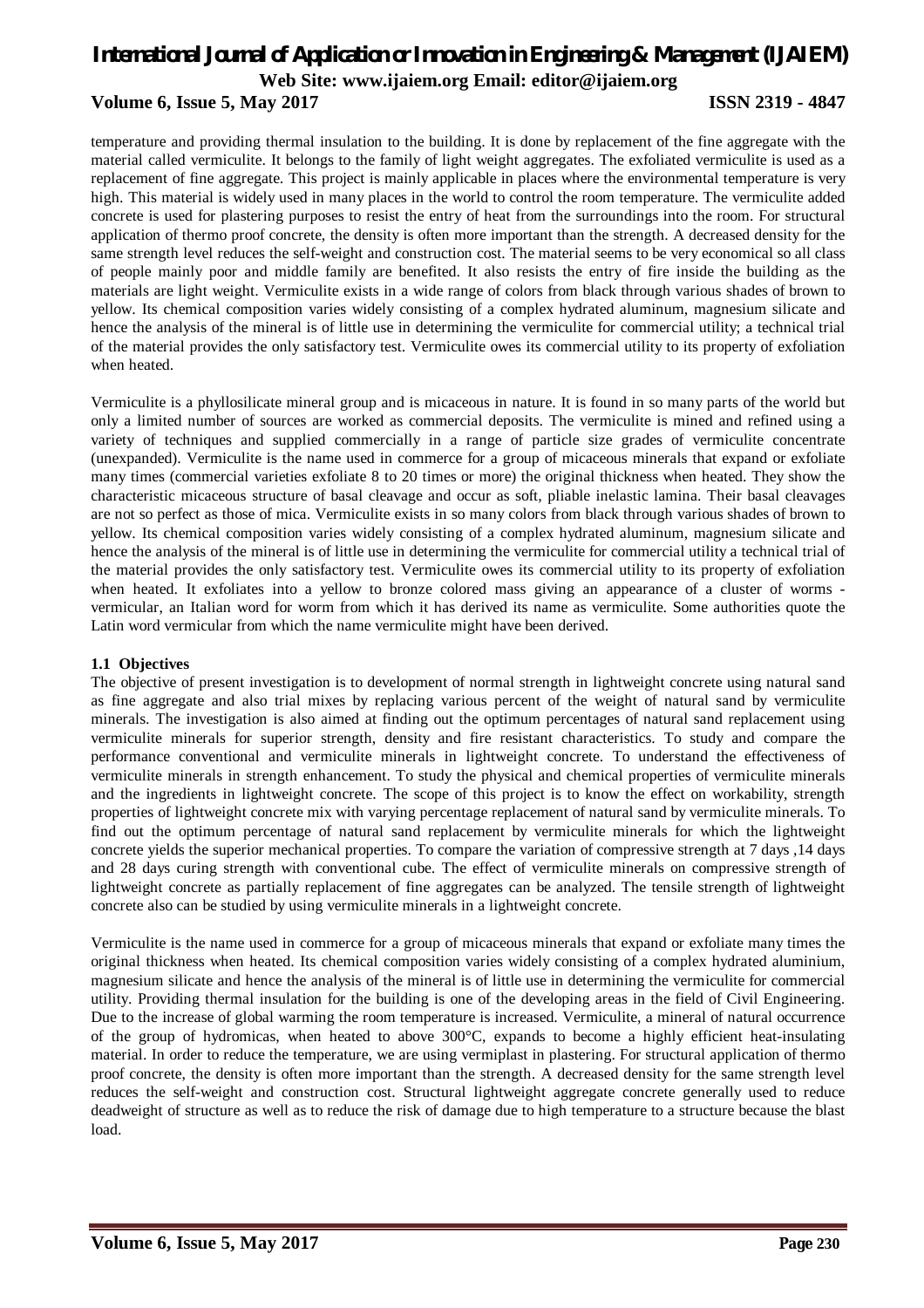**Volume 6, Issue 5, May 2017 ISSN 2319 - 4847**

#### **1.2 Vermiculite Used In Industry**

#### **1.2.1Boards, Panels and Pre-Mixed Coatings**

Vermiculite-based products range from factory made boards and panels to premixed coatings suitable for application by mechanical spray or by hand plastering techniques on a range of structures. These coatings have been used in the petrochemical industry and tunnel construction.

#### **1.2.2 Special Coatings**

Special coatings are produced with vermiculite milled before or after exfoliation according to a range of particle sizes required. Such milled or ground material may be used for the production of anti-drumming coatings, condensation control paints, high performance gaskets and seals and for upgrading fire resistance of organic foams and other polymer based systems. Exfoliated vermiculite can be colored to suit its end use.

#### **1.2.3 Refractory and High Temperature Insulation**

Vermiculite for refractory and high temperature insulation is normally bonded with alumina cements, fire clays and silicates to produce a wide range of vermiculite products which, depending on the type and application can withstand temperatures of up to 1100ºC. The type of refractory products made using vermiculite are:

- Pre-fired clay bonded insulation firebricks.
- Castable high alumina concretes for backup insulation.
- High alumina bonded bricks, slabs and special shapes.
- Silicate bonded insulating shapes and moulded products.

#### **1.2.4 Steelworks And Foundries**

Due to its refractory properties, good thermal insulation and low density, vermiculite is used in steelworks and foundries, for hot topping molten steel to reduce heat loss from ingots and ladles and generally as a loose fill insulator.

#### **1.2.5 Loose Fill Insulation**

Loose fill vermiculite can be used between joists in attics for house insulation. The free flowing properties of exfoliated vermiculite makes installation very simple. The insulating properties of vermiculite significantly reduce the loss of heat in cold weather and keep the house cool in hot weather. It also functions as a sound absorbing material.

#### **2.METHODOLOGY**

Figure.1. shows methodology adopted in this study.



**Figure.1**.Methodology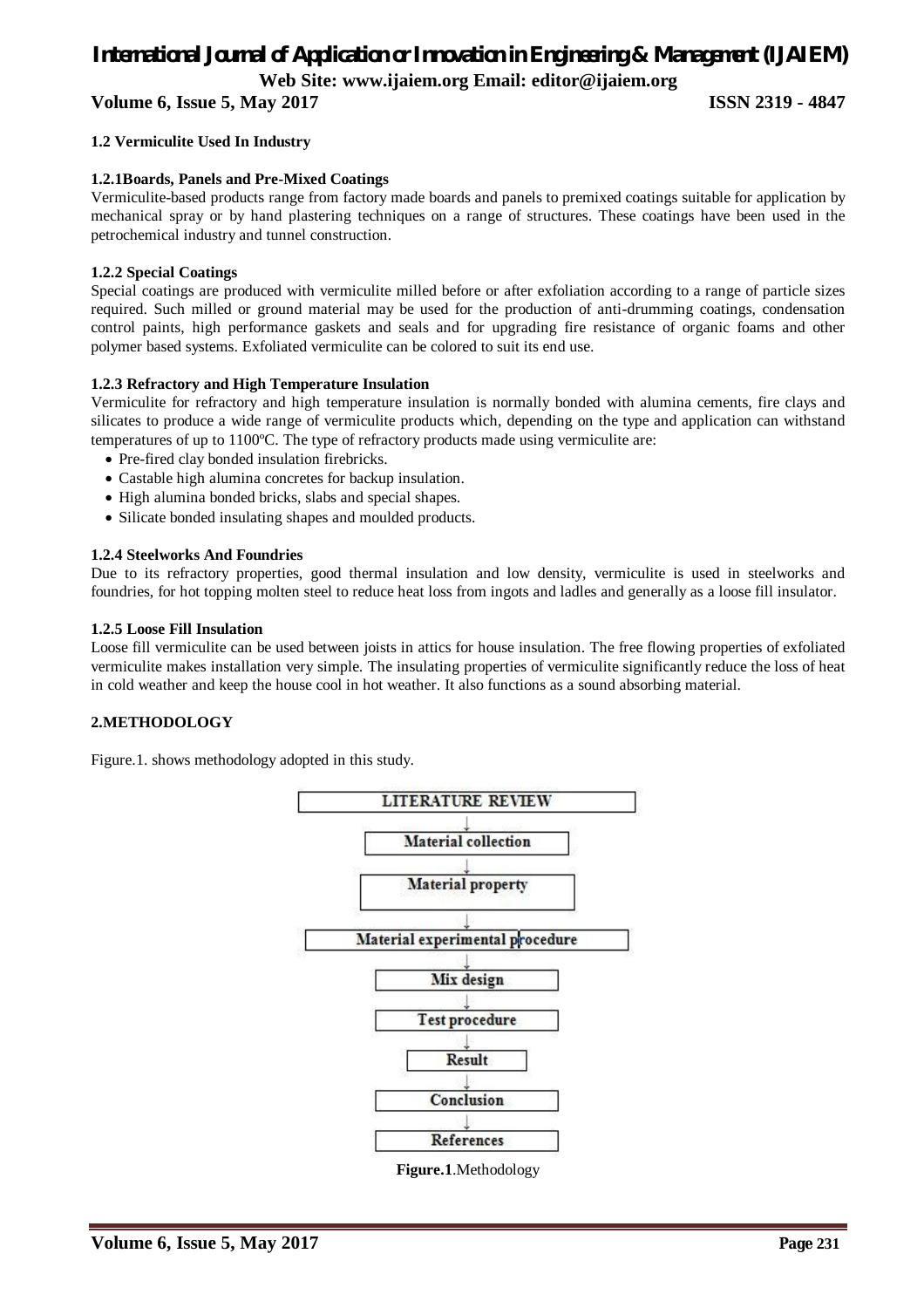# *International Journal of Application or Innovation in Engineering & Management (IJAIEM)* **Web Site: www.ijaiem.org Email: editor@ijaiem.org Volume 6, Issue 5, May 2017 ISSN 2319 - 4847**

Materials required are procured as per the codal provision and tested for physical properties of the materials. Mix proportioning is prepared for M25 grade concrete. The Cubes of 150x150x150 mm, Cylinders of 150mm diameter x 300mm height and Prisms of 100x100x500 mm are prepared and cast for testing of specimens. Curing of specimens is done for periods of 3,7 and 28 days and the specimens are tested for Compressive strength and Split tensile strength.

#### **3.VERMICULITE**

#### **3.1 Vermiculite**

Vermiculite is a type of aggregate that is created when volcanic rock is heated to extreme temperatures. The heating process causes the rock to expand. When this is combined with concrete it expands the concrete and creates a lighter structure. This is especially useful in lawn ornaments, walkways, and even walls.



**Figure.2** Vermiculite

#### **3.2 Industrial Applications**

Vermiculite is always used in exfoliated form. When exfoliated it possesses nearly 10 to 11 times less bulk density than the original volume. In commerce, vermiculite which expands more than 10 times the original volume. In commerce, vermiculite which expands more than 10 times the original volume is regarded of good quality. With an expansion below 10 times the original volume, vermiculite is considered of low grade. The low bulk density, comparative high refractoriness, low thermal conductivity and chemical inertness make vermiculite satisfactory for many types of thermal and acoustic insulations. One of its large commercial uses is as an aggregate in light weight concrete and hard wallplaster because of its acoustic and thermal insulating and fire-resisting qualities. The density of raw vermiculite is 50 to 90 lbs. per cu. ft. While that of the exfoliated one is 5-10 lbs. per cu. ft. It is therefore extensively used in concrete work to save weight.

Vermiculite concrete weighs 20-25 per cu. ft. as against and concrete which weighs about 100 lbs. per cu. ft. Vermiculite concrete has the same advantages as concrete made with pumice and perlite. Refractory insulations both in the form of loose vermiculite fill and vermiculite bricks are used in furnaces and kilns up to 1100ºC. About 60% of the present world consumptions is in the form of loose fill when the expanded material is merely pured like dry sand into wall spaces or applied over ceiling constructions or attics of residential buildings with a view to insulating homes against cold in winter and heat in summer. One inch of Unifil, a trade name of a particular expanded vermiculite, holds back as much of 2½ ft. brick wall or wall of concrete 3¾ ft. thick. As a light-weight aggregate it is extensively used in prefabricated houses.

Vermiculite, being a granular expanded aggregate with numerous air voids, when mixed with a suitable binder develops sound insulating properties. Vermiculite plaster is widely used for better acoustics and reduction of noise in auditoriums, wireless studios, theatres, hospitals etc. Vermiculite mixed with three parts of gypsum is used as plaster for sound-absorbing purposes. A new building material called Pyrok, consisting of vermiculite bonded with lime and cement is marketed in England. A canadian steel company ships red hot steel ingots for a distance of 288 km from open hearth to mill plant, embedded in loose vermiculite. A temperature loss of less than 9 per cent is reported. The vermiculite is reused. Unexfoliated vermiculate has a few minor uses, such as for circulation in drilling mud and in the annealing of steel. When unexfoliated vermiculate is reacted with concentrated  $H_2SO_4$ , it produces a pure form of silica in flake form. This product is known as 'samisilite'. It is used as adehydrating medium in air conditioning plants since it can absorb about 20 per cent its weight of water. The potency of this product may be revived by heating.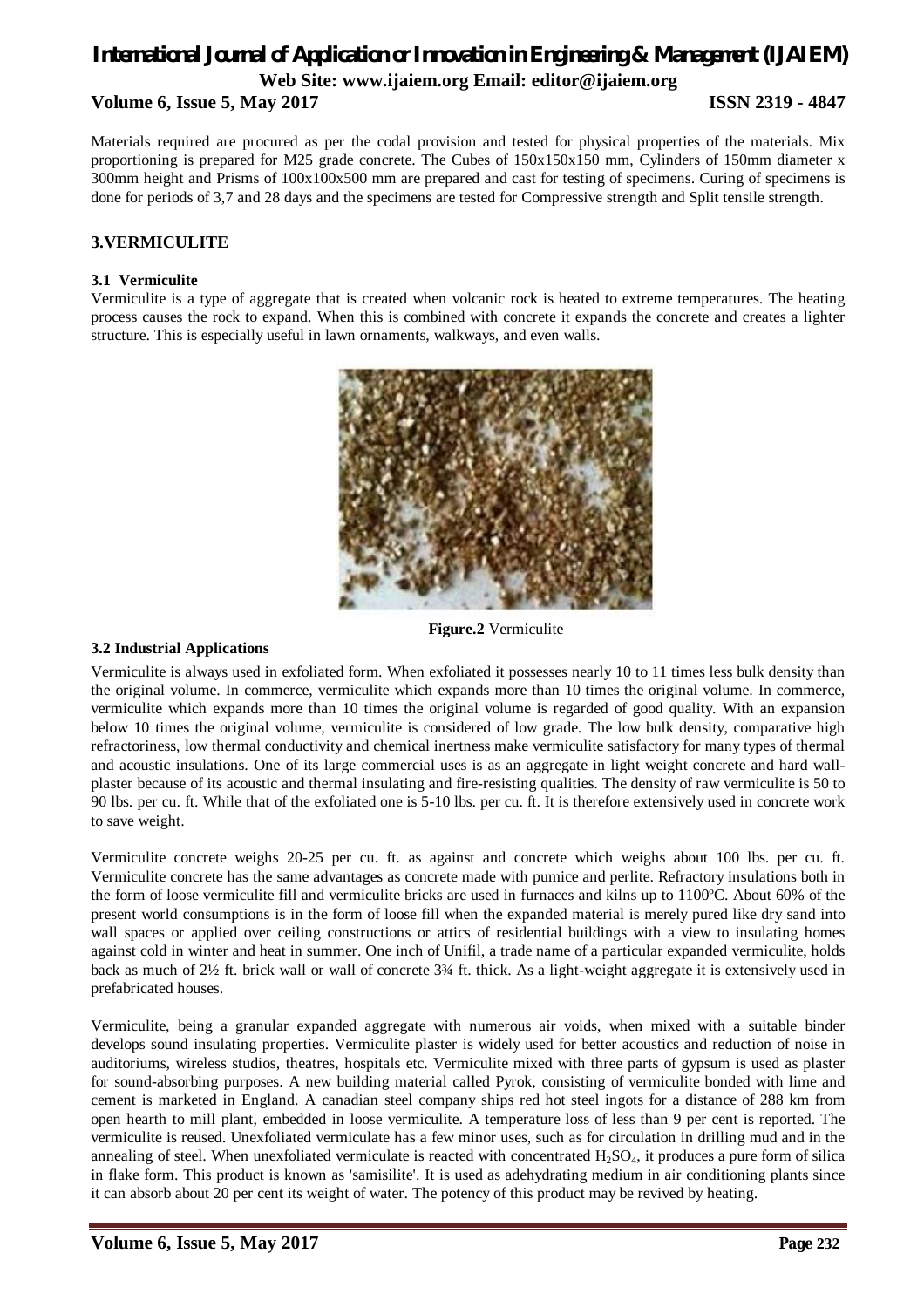**Volume 6, Issue 5, May 2017 ISSN 2319 - 4847**

#### **3.3 Properties**

Vermiculite is a hydrated magnesium aluminum silicate mineral. The formation of vermiculite has been variously ascribed to natural weathering, hydrothermal action, percolating ground waters or combinations of all these three actions. Research over recent years, however, tends to exclude an exclusively hydrothermal origin for vermiculite, and the main agents for vermiculite formation are believed to be due to natural weathering and percolating ground waters. Commercial vermiculite deposits are normally derived from either iron bearing phlogopite or biotite micas, by the natural alteration of the mineral structure to reduce the alkali metal levels and to incorporate crystalline water into the structure.

#### **4. MATERIALS PROPERTIES**

#### **4.1 Fresh Concrete Properties**

#### **4.1.1 Workability**

The property of fresh concrete which is indicated by the amount of useful internal work required to fully compact the concrete without bleeding or segregation in the finished product.

#### **4.2 Cement**

The cement used was ordinary Portland cement 53 (OPC 53).All properties of cement were determined by referring IS 12269 - 1987. The specific gravity of cement is 3.15. The initial and final setting times were found as 55 minutes and 258 minutes respectively. Standard consistency of cement was 30%. Cement is one of the binding materials in this project. Cement is the important building material in today's construction world. 53 grade Ordinary Portland Cement (OPC) conforming to IS: 8112-1989. Table 1 gives the properties of cement used.

| <b>Physical Properties</b>                    | <b>Test Values</b> | <b>Requirements as per IS</b><br>12269-1987 |
|-----------------------------------------------|--------------------|---------------------------------------------|
| <b>Standard Consistency</b>                   | 29.20%             |                                             |
| <b>Initial Setting Time</b>                   | 45 Minutes         | Minimum of 30 minutes                       |
| <b>Final Setting Time</b>                     | 265 Minutes        | Maximum of 600 minutes                      |
| Specific gravity                              | 3.15               |                                             |
| Compressive strength in<br>$N/mm2$ at 3 days  | 29.00              | Not less than 27.00                         |
| Compressive strength in<br>$N/mm2$ at 7 days  | 38.50              | Not less than 37.00                         |
| Compressive strength in<br>$N/mm2$ at 28 days | 48.00              | Not less than 53.00                         |

**Table 1** Physical Properties Of 53 Grade Ordinaryportland Cement

#### **4.2.1 Specific Gravity**

The density bottle was used to determine the specific gravity of cement. The bottle was cleaned and dried. The weight of empty bottle with brass cap and washer W1 was taken. Then bottle was filled by 200 to 400g of dry cement and weighed as W2 .The bottle was filled with kerosene and stirred thoroughly for removing the entrapped air which was weighed as W3. It was emptied, cleaned well, filled with kerosene and weighed as W4.

Specific gravity of Cement  $(G) = (W2-W1)/(W2-W1)-(W3-W4)$ 

#### Where

 $W_1$  = Weight of empty density bottle with brass cap and washer in gm.

- $W_2$  Mass of the density bottle & cement in gm.
- $W_3$  Mass of the density bottle, cement & kerosene in gm.
- $W_4$ = Mass of the density bottle filled with kerosene in gm.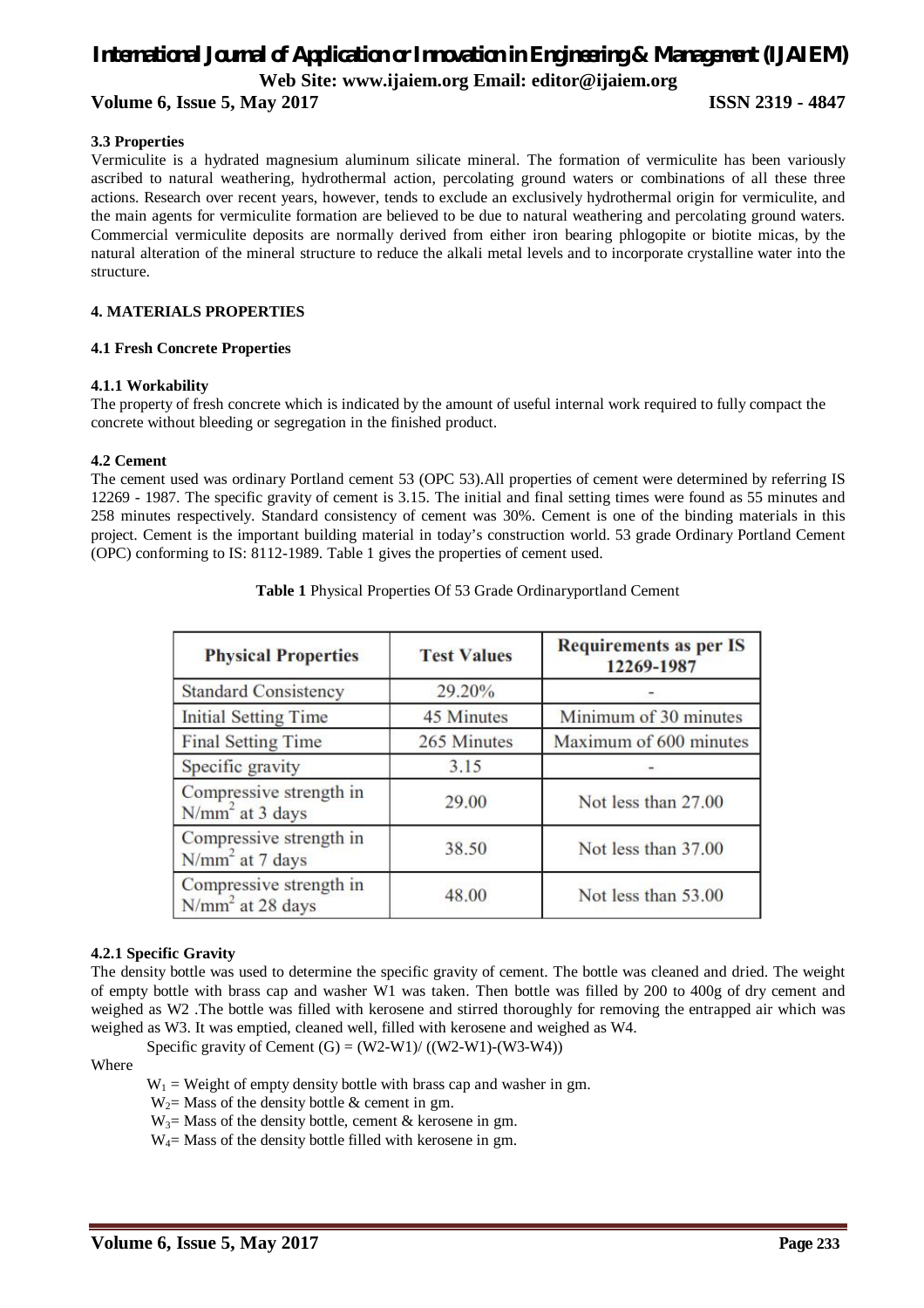#### **Volume 6, Issue 5, May 2017 ISSN 2319 - 4847**

#### **4.2.2 Bulk Density**

Bulk density is the weight of a material in a given volume. It is expressed in Kg/m3. A cylindrical measure of nominal diameter 250mm and height 300mm was used. The cylinder has the capacity of 1.5 liters with the thickness of 4mm. The cylindrical measure was filled about 1/3 each time with thoroughly mixed aggregate and tampered with 25 strokes. The measure was carefully struck off level using tamping rod as straight edge. The net weight of aggregate in the measure was determined. Bulk density was calculated as follows.

Bulk density = (Net weight of coarse aggregate in Kg)/ (Volume)

#### **4.2.3 Surface Moisture**

100g of coarse aggregate was taken and their weight was determined, say W1. The sample was then kept in the oven for 24 hours. It was then taken out and the dry weight is determined, says W2. The difference between W1 and W2 gives the surface moisture of the sample.

#### **4.2.4 Water Absorption**

100g of coarse aggregate was taken and their weight was determined, say W1. The sample was then kept in the oven for 24 hours. It was then taken out and the dry weight is determined, says W2. The difference between W1 and W2 gives the surface moisture of the sample.

#### **4.2.5 Fineness Modulus**

The sample was brought to an air-dry condition by drying at room temperature. The required quantity of the sample was taken (3Kg). Sieving was done for 10 minutes. The material retained on each sieve after shaking, represents the fraction of the aggregate coarser then the sieve considered and finer than the sieve above. The weight of aggregate retained in each sieve was measured and converted to a total sample. Fineness modulus was determined as the ratio of summation of cumulative percentage weight retained (F) to 100.

#### **4.3 Properties Of Water**

Water used for mixing and curing shall be clean and free from injurious amounts of Oils, Acids, Alkalis, Salts, Sugar, Organic materials Potable water is generally considered satisfactory for mixing concrete Mixing and curing with sea water shall not be permitted. The pH value shall not be less than 6.

#### **4.4 Fine Aggregate**

The sand which was locally available and passing through 4.75mm IS sieve is used. The specific gravity of fine aggregate was 2.60. Locally available river sand conforming to Grading zone I of IS: 383 –1970.Clean and dry river sand available locally will be used. Sand passing through IS 4.75mm Sieve will be used for casting all the specimens. Fine aggregate" is defined as material that will pass a No. 4 sieve and will, for the most part, be retained on a No. 200 sieve. For increased workability and for economy as reflected by use of less cement, the fine aggregate should have a rounded shape. The purpose of the fine aggregate is to fill the voids in the coarse aggregate and to act as a workability agent

#### **4.5 Coarse Aggregate**

20mm size aggregates-The coarse aggregates with size of 20mm were tested and the specific gravity value of 2.78 and fineness modulus of 7 was found out. Aggregates were available from local sources. Locally available crushed blue granite stones conforming to graded aggregate of nominal size 20 mm as per IS: 383 – 1970.Crushed granite aggregate with specific gravity of 2.77 and passing through 4.75 mm sieve and will be used for casting all specimens. Several investigations concluded that maximum size of coarse aggregate should be restricted in strength of the composite. In addition to cement paste – aggregate ratio, aggregate type has a great influence on concrete dimensional stability.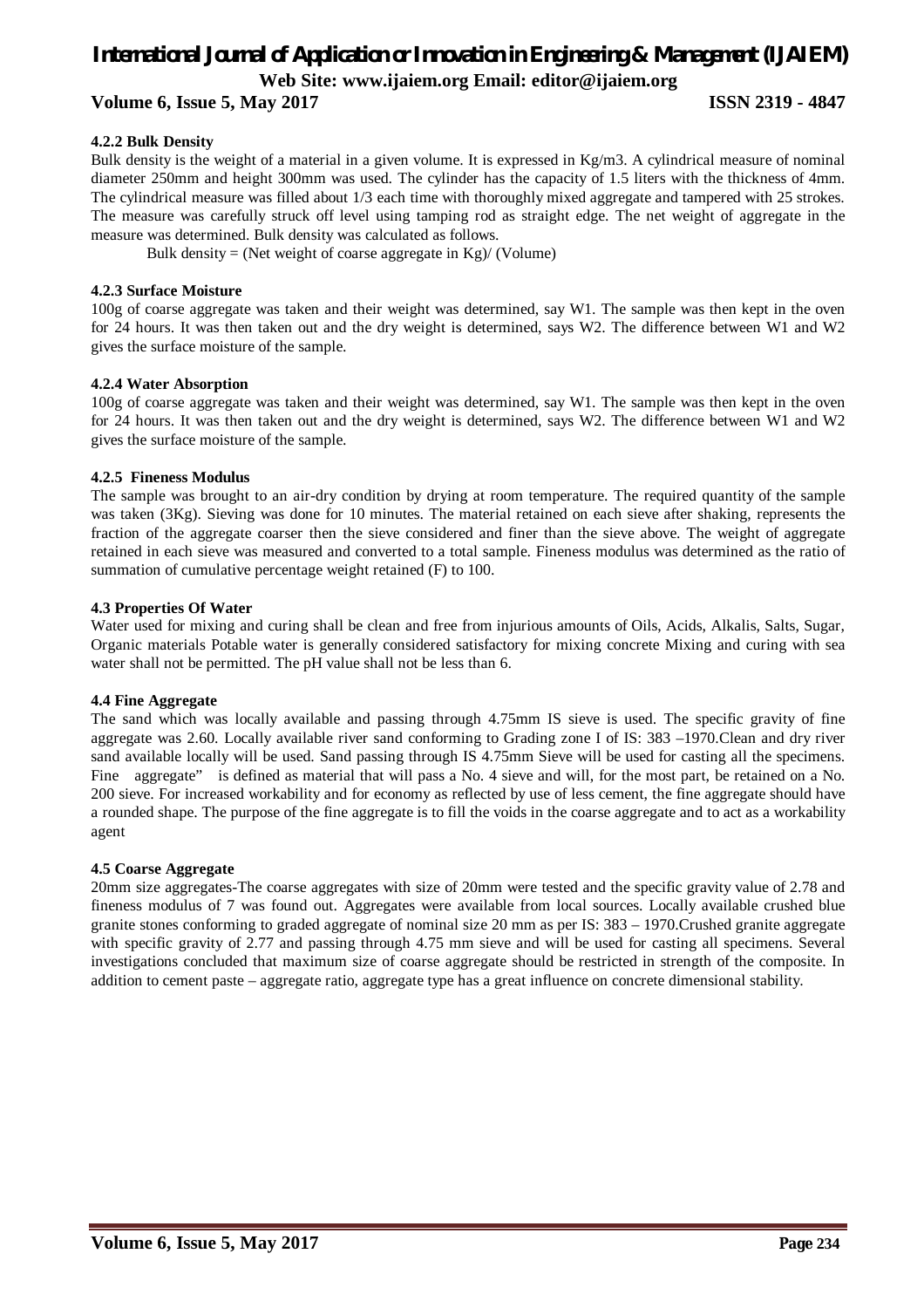**Volume 6, Issue 5, May 2017 ISSN 2319 - 4847**

#### **5.TESTING PROCEDURE**

#### **5.1 Compressive Strength Test**

At the time of testing, each specimen must keep in compressive testing machine. The maximum load at the breakage of concrete block will be noted. From the noted values, the compressive strength may calculated by using below formula.

Compressive Strength = Load / Area

Size of the test specimen=150mm x 150mm x 150mm

#### **5.1.2 Compressive Strength Test Results**

| $%$ of<br>replacement | Ayg compressive strength (N/mm <sup>2</sup> ) |        |        |
|-----------------------|-----------------------------------------------|--------|--------|
|                       | 7days                                         | 14days | 28days |
| Ò                     | 21.9                                          | 28.2   | 33.3   |
| 5                     | 17.2                                          | 24.8   | 31.4   |
| 10                    | 14.6                                          | 21.6   | 29.6   |

**Table 2** Compression Test Result



**Figure. 3**. Graph Shown Split Test

#### **5.2 Split Tensile Test**

• The size of cylinders 300 mm length and 150 mm diameter are placed in the machine such that load is applied on the opposite side of the cubes are casted. Align carefully and load is applied, till the specimen breaks. The formula used for calculation.

Split tensile strength  $= 2P/\mu$ dl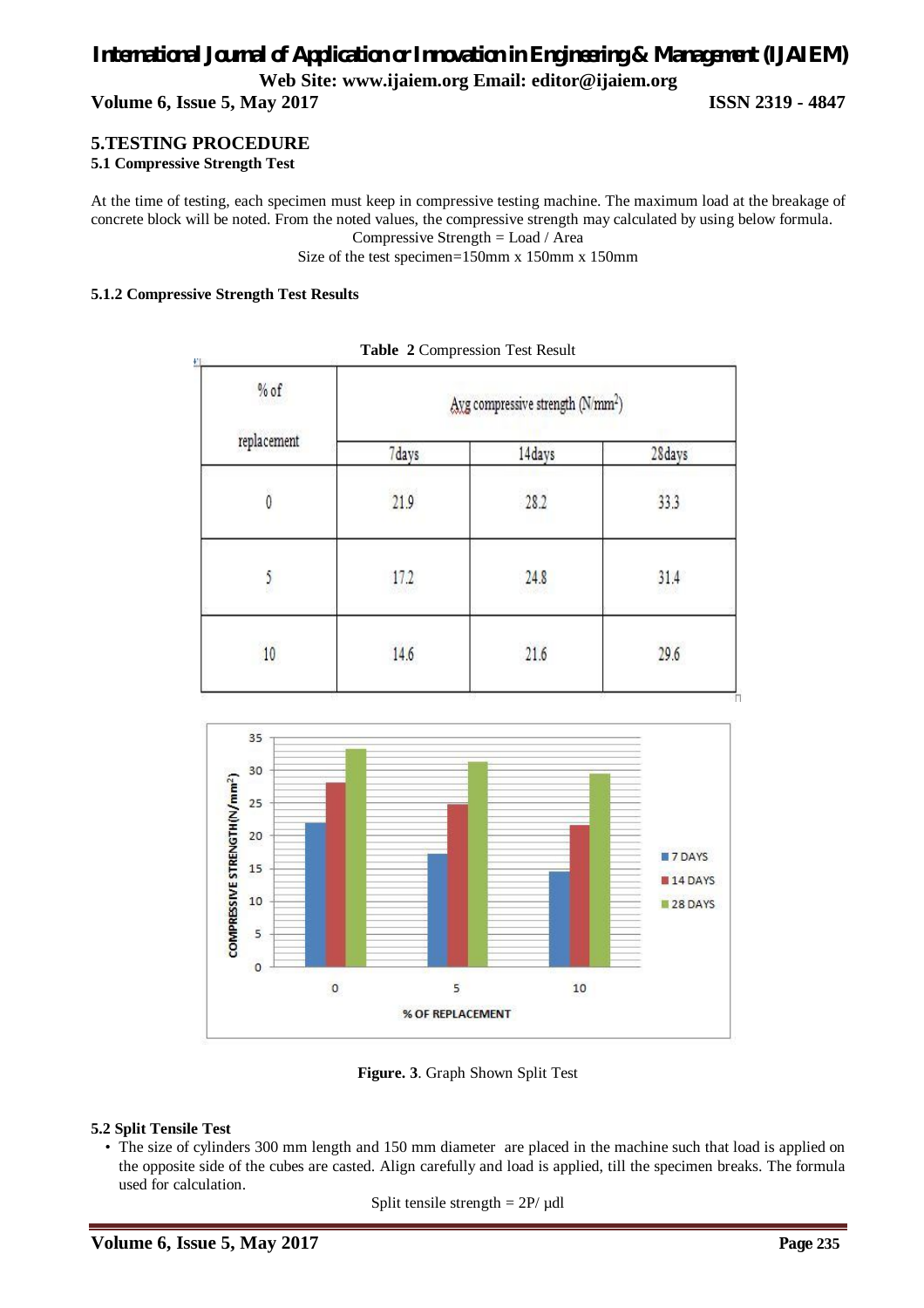# *International Journal of Application or Innovation in Engineering & Management (IJAIEM)* **Web Site: www.ijaiem.org Email: editor@ijaiem.org Volume 6, Issue 5, May 2017 ISSN 2319 - 4847**

#### **5.2.1 Split Tensile Test Results**

| $%$ of<br>replacement | Axg Split Tensile strength (N/mm <sup>2</sup> ) |               |              |  |
|-----------------------|-------------------------------------------------|---------------|--------------|--|
|                       | 7days                                           | 14days        | 28days       |  |
| 0                     | 2.44                                            | 2.98          | 3.45         |  |
|                       | 2060262<br>2.31                                 | -2930<br>2.77 | 6336<br>3.30 |  |
| 10                    | 2.12                                            | 2.40          | 3.14         |  |

#### **Table .4** Split Tensile Strength Test Result



**Figure 4:** Graph Shown Split Test

### **6.CONCLUSION**

- The initial test results shown that adding vermiculite in to lightweight concrete decreases the compression strength and by adding super plasticizers the decreased compression strength of the cube can be regained.
- Compare with conventional cube the cube with vermiculite had less density.
- Thus we can come to an conclusion that vermiculite added light weight concrete cannot be useful for load bearing purpose, rather it can be used as non load bearing purpose like heat insulation, weathering course etc.
- From our studies it is concluded that the replacement of vermiculite shows that by designing a building with dynamic loading and with the replacement of vermiculite up to 15% in concrete and in plastering, will lead to light weight thermal insulated concrete.

### **References**

- [1] T.Subramani., S.Krishnan. S.K.Ganesan., G.Nagarajan "Investigation of Mechanical Properties in Polyester and Phenyl-ester Composites Reinforced With Chicken Feather Fiber" International Journal of Engineering Research and Applications Vol. 4, Issue 12(Version 4), pp.93-104, 2014.
- [2] T.Subramani, J.Jayalakshmi , " Analytical Investigation Of Bonded Glass Fibre Reinforced Polymer Sheets With Reinforced Concrete Beam Using Ansys" , International Journal of Application or Innovation in Engineering & Management (IJAIEM) , Volume 4, Issue 5, pp. 105-112 , 2015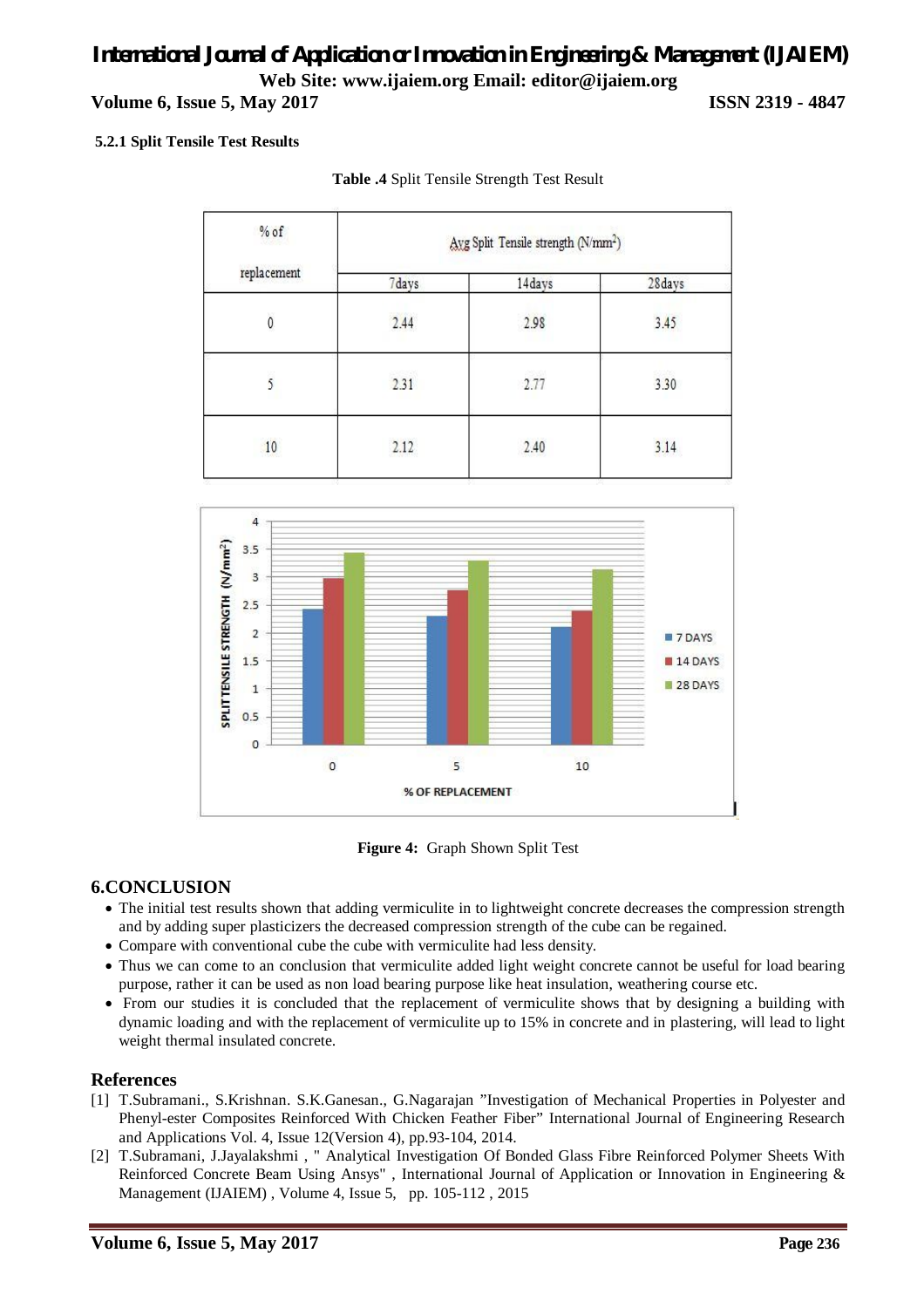#### **Volume 6, Issue 5, May 2017 ISSN 2319 - 4847**

- [3] T.Subramani, D.Latha , " Experimental Study On Recycled Industrial Waste Used In Concrete" , International Journal of Application or Innovation in Engineering & Management (IJAIEM) , Volume 4, Issue 5, pp. 113-122 , 2015
- [4] T.Subramani, V.Angappan , " Experimental Investigation Of Papercrete Concrete" , International Journal of Application or Innovation in Engineering & Management (IJAIEM) , Volume 4, Issue 5, pp. 134-143 , 2015
- [5] T.Subramani, V.K.Pugal , " Experimental Study On Plastic Waste As A Coarse Aggregate For Structural Concrete" , International Journal of Application or Innovation in Engineering & Management (IJAIEM) , Volume 4, Issue 5, pp.144-152 2015
- [6] T.Subramani, B.Suresh , " Experimental Investigation Of Using Ceramic Waste As A Coarse Aggregate Making A Light Weight Concrete " , International Journal of Application or Innovation in Engineering & Management (IJAIEM) , Volume 4, Issue 5, pp. 153-162 , 2015
- [7] T.Subramani, M.Prabhakaran , " Experimental Study On Bagasse Ash In Concrete" , International Journal of Application or Innovation in Engineering & Management (IJAIEM) , Volume 4, Issue 5, pp. 163-172 , 2015
- [8] T.Subramani, A.Mumtaj , " Experimental Investigation Of Partial Replacement Of Sand With Glass Fibre" , International Journal of Application or Innovation in Engineering & Management (IJAIEM) , Volume 4, Issue 5, pp. 254-263 , 2015
- [9] T.Subramani, S.B.Sankar Ram Experimental Study on Concrete Using Cement With Glass Powder, IOSR Journal of Engineering,Volume 5 , Issue 5, Version 3, pp43-53, 2015
- [10]T.Subramani, S.Kumaran , " Experimental Investigation Of Using Concrete Waste And Brick Waste As A Coarse Aggregate " , International Journal of Application or Innovation in Engineering & Management (IJAIEM) , Volume 4, Issue 5, pp. 294-303 , 2015
- [11]T.Subramani, G.Ravi, "Experimental Investigation Of Coarse Aggregate With Steel Slag In Concrete", IOSR Journal of Engineering, Volume 5,Issue 5, Version 3, pp64-73, 2015
- [12]T.Subramani, K.S.Ramesh , " Experimental Study On Partial Replacement Of Cement With Fly Ash And Complete Replacement Of Sand With M sand" , International Journal of Application or Innovation in Engineering & Management (IJAIEM) , Volume 4, Issue 5 , pp. 313-322 , 2015
- [13]T.Subramani, G.Shanmugam , " Experimental Investigation Of Using Papercrete And Recycled Aggregate As A Coarse Aggregate " , International Journal of Application or Innovation in Engineering & Management (IJAIEM) , Volume 4, Issue 5, pp. 323-332 , May 2015
- [14]T.Subramani, P.Sakthivel , " Experimental Investigation On Flyash Based Geopolymer Bricks" , International Journal of Application or Innovation in Engineering & Management (IJAIEM) , Volume 5, Issue 5, pp. 216-227 , 2016 .
- [15]T.Subramani, R.Siva, "Experimental Study On Flexural And Impact Behavior Of Ferrocement Slabs" International Journal of Application or Innovation in Engineering & Management (IJAIEM), Volume 5, Issue 5, pp. 228-238 , 2016
- [16]T.Subramani, A.Anbuchezian , " Experimental Study Of Palm Oil Fuel Ash As Cement Replacement Of Concrete " , International Journal of Application or Innovation in Engineering & Management (IJAIEM), Volume 6, Issue 3, March 2017 , pp. 001-005 , ISSN 2319 - 4847.
- [17]T.Subramani, A.Anbuchezian , " Experimental Study Of Mineral Admixture Of Self Compacting Concrete " , International Journal of Application or Innovation in Engineering & Management (IJAIEM), Volume 6, Issue 3, March 2017, pp. 006-010, ISSN 2319 - 4847.
- [18]T.Subramani, A.Anbuchezian , " Experimental Test On Bitumen With Addition Of 35% Of Plastic Fibre " , International Journal of Application or Innovation in Engineering & Management (IJAIEM), Volume 6, Issue 3, March 2017 , pp. 017-022 , ISSN 2319 - 4847.
- [19]T.Subramani, A.Anbuchezian , " Stabilization Of M30 Concrete Pavement By Partially Replacing Cement By 20% Of Flyash And Sodium Silicate " , International Journal of Application or Innovation in Engineering & Management (IJAIEM), Volume 6, Issue 3, March 2017 , pp. 023-031 , ISSN 2319 - 4847.
- [20]T.Subramani, A.Anbuchezian , " Experimental Investigation On Flexural Behavior Of Folded Ferro Cement Panels ", International Journal of Application or Innovation in Engineering & Management (IJAIEM), Volume 6, Issue 3, March 2017 , pp. 045-049 , ISSN 2319 - 4847.
- [21]T.Subramani, A.Anbuchezian , " Experimental Study On Replacement Of Concrete Material By Water Treatment Plant Waste Sewage " , International Journal of Application or Innovation in Engineering & Management (IJAIEM), Volume 6, Issue 3, March 2017 , pp. 050-057 , ISSN 2319 - 4847.
- [22]T.Subramani, A. Fizoor Rahman , " An Experimental Study On The Properties Of Pet Fibre Reinforced Concrete " , International Journal of Application or Innovation in Engineering & Management (IJAIEM), Volume 6, Issue 3, March 2017 , pp. 058-066 , ISSN 2319 - 4847.